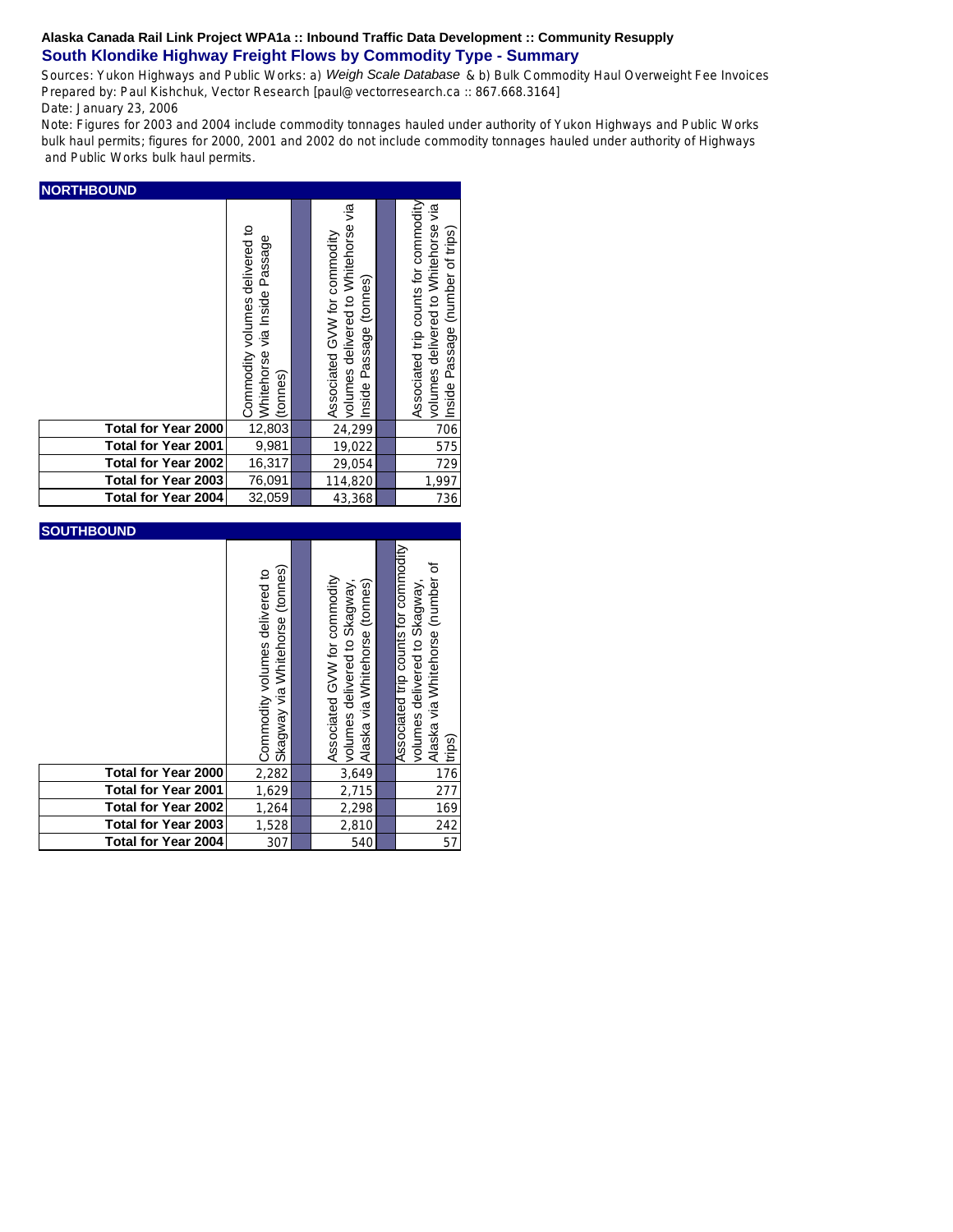Sources: Yukon Highways and Public Works: a) *Weigh Scale Database* & b) Bulk Commodity Haul Overweight Fee Invoices Prepared by: Paul Kishchuk, Vector Research [paul@vectorresearch.ca :: 867.668.3164] Date: January 23, 2006

Note: Includes commodity tonnages hauled under authority of Yukon Highways and Public Works bulk haul permits

|                               | Commodity volumes delivered to<br>Whitehorse via Inside Passage<br>(tonnes) | volumes delivered to Whitehorse via<br>Associated GVW for commodity<br>(tonnes)<br>Passage<br>Inside | Associated trip counts for commodity<br>volumes delivered to Whitehorse via<br>Inside Passage (number of trips) |
|-------------------------------|-----------------------------------------------------------------------------|------------------------------------------------------------------------------------------------------|-----------------------------------------------------------------------------------------------------------------|
| <b>Agricultural Products</b>  | L,                                                                          |                                                                                                      |                                                                                                                 |
| <b>Bus and Taxi Service</b>   | 21                                                                          | 55                                                                                                   | 17                                                                                                              |
| <b>Construction Materials</b> | 25                                                                          | 41                                                                                                   | $\mathbf{1}$                                                                                                    |
| <b>General Merchandise</b>    | 2,342                                                                       | 4,730                                                                                                | 104                                                                                                             |
| <b>Household Goods</b>        |                                                                             |                                                                                                      | ÷                                                                                                               |
| Iron, Pipe & Steel            | $\overline{\phantom{0}}$                                                    |                                                                                                      | ÷,                                                                                                              |
| Livestock                     | -                                                                           |                                                                                                      | ÷,                                                                                                              |
| <b>Mobile Homes</b>           |                                                                             | -                                                                                                    | ÷                                                                                                               |
| Mobile Homes - Residential    | -                                                                           |                                                                                                      |                                                                                                                 |
| Not specified                 | $\overline{\phantom{0}}$                                                    |                                                                                                      |                                                                                                                 |
| <b>Petroleum Products</b>     | 29,524                                                                      | 38,295                                                                                               | 607                                                                                                             |
| Timber                        |                                                                             |                                                                                                      |                                                                                                                 |
| Vehicles, Machinery & Equip.  | 148                                                                         | 246                                                                                                  | 7                                                                                                               |
| Other (misspecified data)     |                                                                             |                                                                                                      |                                                                                                                 |
| <b>Total for Year 2004</b>    | 32,059                                                                      | 43,368                                                                                               | 736                                                                                                             |

| <b>SOUTHBOUND</b>             |                                                                   |                                                                                                |                                                                                                                    |
|-------------------------------|-------------------------------------------------------------------|------------------------------------------------------------------------------------------------|--------------------------------------------------------------------------------------------------------------------|
|                               | Skagway via Whitehorse (tonnes)<br>Commodity volumes delivered to | Associated GVW for commodity<br>Alaska via Whitehorse (tonnes)<br>volumes delivered to Skagway | Associated trip counts for commodity<br>Alaska via Whitehorse (number of<br>volumes delivered to Skagway<br>trips) |
| <b>Agricultural Products</b>  |                                                                   |                                                                                                |                                                                                                                    |
| <b>Bus and Taxi Service</b>   | 45                                                                | 89                                                                                             | 33                                                                                                                 |
| <b>Construction Materials</b> | 38                                                                | 63                                                                                             | 3                                                                                                                  |
| General Merchandise           |                                                                   |                                                                                                |                                                                                                                    |
| <b>Household Goods</b>        | 12                                                                | 25                                                                                             | 1                                                                                                                  |
| Iron, Pipe & Steel            | 29                                                                | 48                                                                                             | $\overline{2}$                                                                                                     |
| Livestock                     |                                                                   |                                                                                                |                                                                                                                    |
| Mobile Homes                  |                                                                   |                                                                                                |                                                                                                                    |
| Mobile Homes - Residential    | 25                                                                | 50                                                                                             | 6                                                                                                                  |
| Not specified                 |                                                                   |                                                                                                |                                                                                                                    |
| Petroleum Products            | ÷                                                                 |                                                                                                | ÷                                                                                                                  |
| Timber                        |                                                                   |                                                                                                |                                                                                                                    |
| Vehicles, Machinery & Equip.  | 159                                                               | 265                                                                                            | 12                                                                                                                 |
| Other (misspecified data)     |                                                                   |                                                                                                |                                                                                                                    |
| Total for Year 2004           | 307                                                               | 540                                                                                            | 57                                                                                                                 |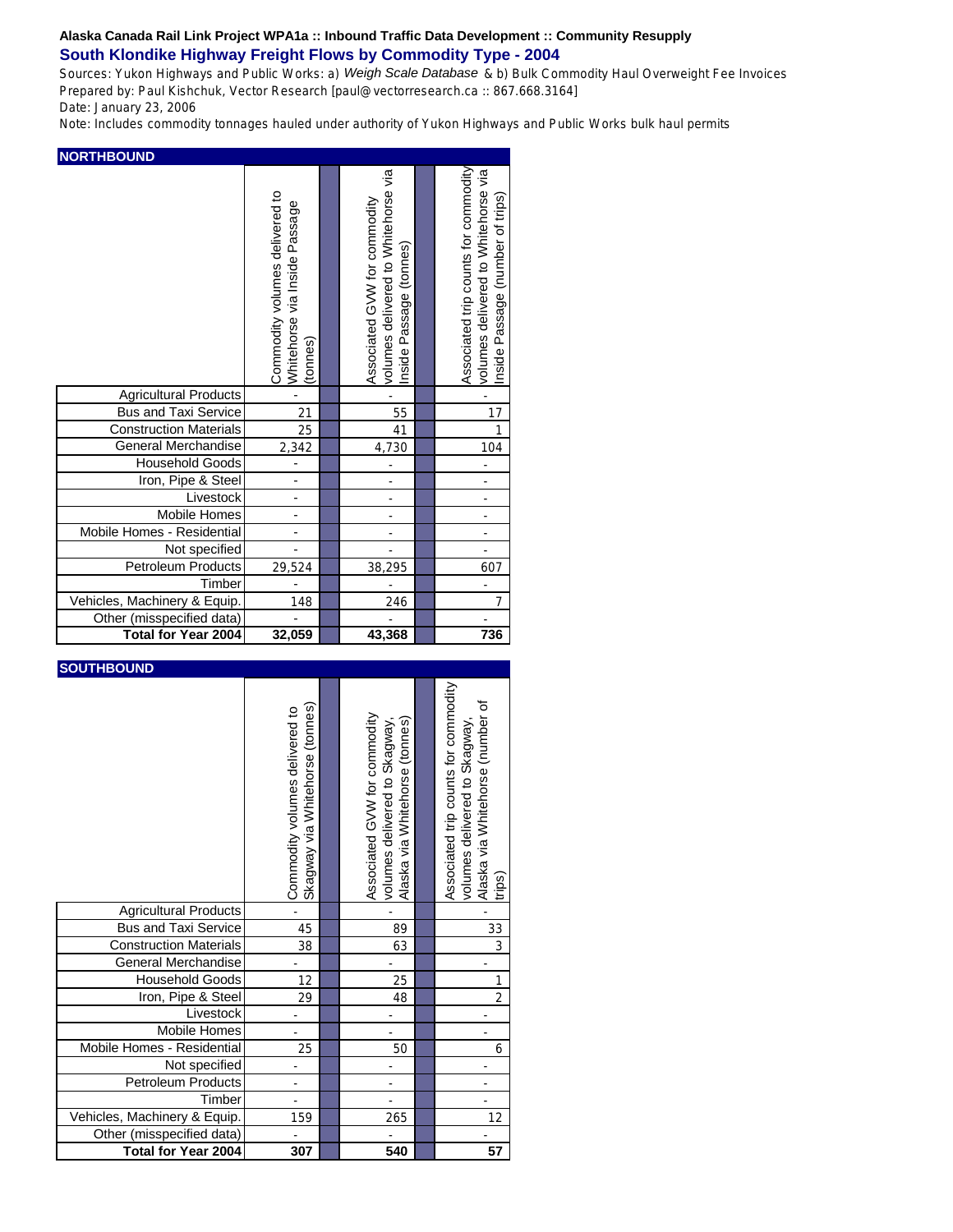Sources: Yukon Highways and Public Works: a) *Weigh Scale Database* & b) Bulk Commodity Haul Overweight Fee Invoices Prepared by: Paul Kishchuk, Vector Research [paul@vectorresearch.ca :: 867.668.3164] Date: January 23, 2006

Note: Includes commodity tonnages hauled under authority of Yukon Highways and Public Works bulk haul permits

|                               | Commodity volumes delivered to<br>Whitehorse via Inside Passage<br>(tonnes) | volumes delivered to Whitehorse via<br>Associated GVW for commodity<br>Passage (tonnes)<br>Inside | Associated trip counts for commodity<br>volumes delivered to Whitehorse via<br>Inside Passage (number of trips) |
|-------------------------------|-----------------------------------------------------------------------------|---------------------------------------------------------------------------------------------------|-----------------------------------------------------------------------------------------------------------------|
| <b>Agricultural Products</b>  |                                                                             |                                                                                                   |                                                                                                                 |
| <b>Bus and Taxi Service</b>   | 605                                                                         | 1,276                                                                                             | 178                                                                                                             |
| <b>Construction Materials</b> | 412                                                                         | 686                                                                                               | 14                                                                                                              |
| General Merchandise           | 8,802                                                                       | 17,821                                                                                            | 389                                                                                                             |
| <b>Household Goods</b>        |                                                                             |                                                                                                   |                                                                                                                 |
| Iron, Pipe & Steel            | 92                                                                          | 154                                                                                               | $\overline{4}$                                                                                                  |
| Livestock                     |                                                                             |                                                                                                   |                                                                                                                 |
| <b>Mobile Homes</b>           | 14                                                                          | 29                                                                                                |                                                                                                                 |
| Mobile Homes - Residential    |                                                                             |                                                                                                   |                                                                                                                 |
| Not specified                 | $\overline{a}$                                                              |                                                                                                   |                                                                                                                 |
| <b>Petroleum Products</b>     | 65,313                                                                      | 93,305                                                                                            | 1,370                                                                                                           |
| Timber                        |                                                                             |                                                                                                   |                                                                                                                 |
| Vehicles, Machinery & Equip.  | 465                                                                         | 775                                                                                               | 27                                                                                                              |
| Other (misspecified data)     | 387                                                                         | 774                                                                                               | 14                                                                                                              |
| <b>Total for Year 2003</b>    | 76,091                                                                      | 114,820                                                                                           | 1,997                                                                                                           |

| <b>SOUTHBOUND</b>             |                                                                   |                                                                                                |                                                                                                                    |
|-------------------------------|-------------------------------------------------------------------|------------------------------------------------------------------------------------------------|--------------------------------------------------------------------------------------------------------------------|
|                               | Skagway via Whitehorse (tonnes)<br>Commodity volumes delivered to | Associated GVW for commodity<br>Alaska via Whitehorse (tonnes)<br>volumes delivered to Skagway | Associated trip counts for commodity<br>Alaska via Whitehorse (number of<br>volumes delivered to Skagway<br>trips) |
| <b>Agricultural Products</b>  | 6                                                                 | 13                                                                                             | 1                                                                                                                  |
| <b>Bus and Taxi Service</b>   | 609                                                               | 1,287                                                                                          | 192                                                                                                                |
| <b>Construction Materials</b> | 46                                                                | 76                                                                                             | 3                                                                                                                  |
| General Merchandise           | 112                                                               | 225                                                                                            | 8                                                                                                                  |
| <b>Household Goods</b>        |                                                                   |                                                                                                |                                                                                                                    |
| Iron, Pipe & Steel            | 63                                                                | 106                                                                                            | 3                                                                                                                  |
| Livestock                     |                                                                   |                                                                                                |                                                                                                                    |
| <b>Mobile Homes</b>           | 34                                                                | 68                                                                                             | $\overline{2}$                                                                                                     |
| Mobile Homes - Residential    |                                                                   |                                                                                                |                                                                                                                    |
| Not specified                 |                                                                   |                                                                                                |                                                                                                                    |
| <b>Petroleum Products</b>     | 344                                                               | 491                                                                                            | 12                                                                                                                 |
| Timber                        |                                                                   | ÷                                                                                              |                                                                                                                    |
| Vehicles, Machinery & Equip.  | 246                                                               | 411                                                                                            | 16                                                                                                                 |
| Other (misspecified data)     | 67                                                                | 134                                                                                            | 5                                                                                                                  |
| Total for Year 2003           | 1,528                                                             | 2,810                                                                                          | 242                                                                                                                |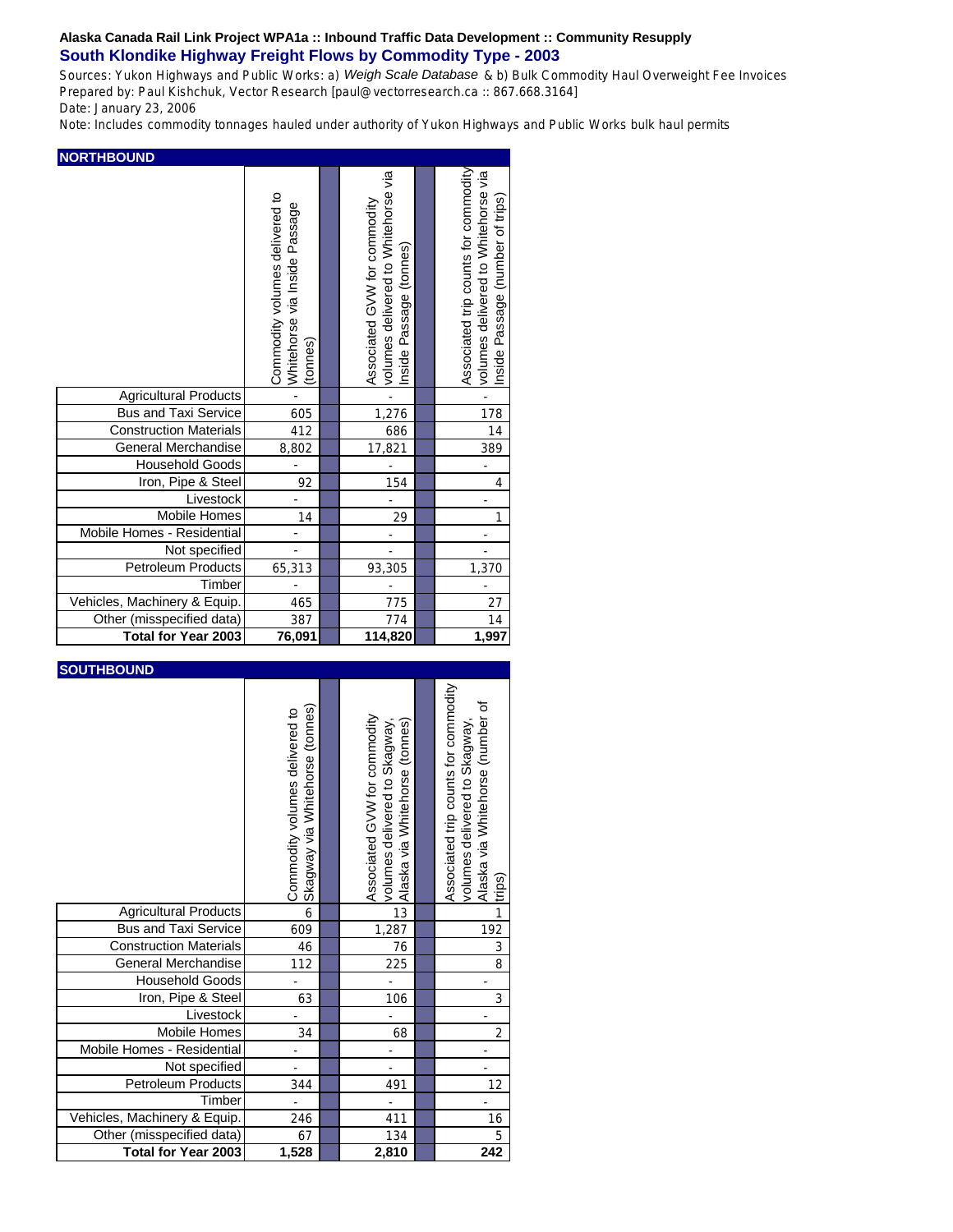Source: Yukon Highways and Public Works *Weigh Scale Database*

Prepared by: Paul Kishchuk, Vector Research [paul@vectorresearch.ca :: 867.668.3164] Date: January 23, 2006

Note: Does not include commodity tonnages hauled under authority of Yukon Highways and Public Works bulk haul permits

|                               | Commodity volumes delivered to<br>via Inside Passage<br>Whitehorse<br>(tonnes) | volumes delivered to Whitehorse via<br>Associated GVW for commodity<br>Passage (tonnes)<br>Inside | Associated trip counts for commodity<br>volumes delivered to Whitehorse via<br>Inside Passage (number of trips) |
|-------------------------------|--------------------------------------------------------------------------------|---------------------------------------------------------------------------------------------------|-----------------------------------------------------------------------------------------------------------------|
| <b>Agricultural Products</b>  |                                                                                |                                                                                                   |                                                                                                                 |
| <b>Bus and Taxi Service</b>   | 898                                                                            | 1,892                                                                                             | 178                                                                                                             |
| <b>Construction Materials</b> | 519                                                                            | 865                                                                                               | 18                                                                                                              |
| General Merchandise           | 8,150                                                                          | 16,440                                                                                            | 361                                                                                                             |
| <b>Household Goods</b>        |                                                                                |                                                                                                   |                                                                                                                 |
| Iron, Pipe & Steel            | 17                                                                             | 28                                                                                                | 1                                                                                                               |
| Livestock                     |                                                                                |                                                                                                   |                                                                                                                 |
| <b>Mobile Homes</b>           | ÷,                                                                             | ÷,                                                                                                | ÷,                                                                                                              |
| Mobile Homes - Residential    |                                                                                | ÷,                                                                                                | ÷,                                                                                                              |
| Not specified                 | $\overline{a}$                                                                 |                                                                                                   |                                                                                                                 |
| <b>Petroleum Products</b>     | 6,161                                                                          | 8,865                                                                                             | 140                                                                                                             |
| Timber                        |                                                                                |                                                                                                   |                                                                                                                 |
| Vehicles, Machinery & Equip.  | 538                                                                            | 896                                                                                               | 30                                                                                                              |
| Other (misspecified data)     | 34                                                                             | 69                                                                                                |                                                                                                                 |
| <b>Total for Year 2002</b>    | 16,317                                                                         | 29,054                                                                                            | 729                                                                                                             |

| <b>SOUTHBOUND</b> |
|-------------------|
|-------------------|

|                               | (tonnes)<br>Commodity volumes delivered to<br>Skagway via Whitehorse | Associated GVW for commodity<br>volumes delivered to Skagway,<br>Alaska via Whitehorse (tonnes) | Associated trip counts for commodity<br>Alaska via Whitehorse (number of<br>volumes delivered to Skagway<br>trips) |
|-------------------------------|----------------------------------------------------------------------|-------------------------------------------------------------------------------------------------|--------------------------------------------------------------------------------------------------------------------|
| Agricultural Products         |                                                                      |                                                                                                 |                                                                                                                    |
| <b>Bus and Taxi Service</b>   | 567                                                                  | 1,134                                                                                           | 130                                                                                                                |
| <b>Construction Materials</b> | 71                                                                   | 118                                                                                             | 4                                                                                                                  |
| <b>General Merchandise</b>    | 50                                                                   | 99                                                                                              | $\overline{4}$                                                                                                     |
| <b>Household Goods</b>        | 9                                                                    | 18                                                                                              |                                                                                                                    |
| Iron, Pipe & Steel            | 23                                                                   | 39                                                                                              |                                                                                                                    |
| Livestock                     |                                                                      |                                                                                                 |                                                                                                                    |
| <b>Mobile Homes</b>           | 18                                                                   | 36                                                                                              |                                                                                                                    |
| Mobile Homes - Residential    |                                                                      |                                                                                                 |                                                                                                                    |
| Not specified                 |                                                                      |                                                                                                 |                                                                                                                    |
| <b>Petroleum Products</b>     | 122                                                                  | 174                                                                                             | 6                                                                                                                  |
| Timber                        |                                                                      |                                                                                                 |                                                                                                                    |
| Vehicles, Machinery & Equip.  | 388                                                                  | 647                                                                                             | 20                                                                                                                 |
| Other (misspecified data)     | 16                                                                   | 32                                                                                              | $\overline{2}$                                                                                                     |
| <b>Total for Year 2002</b>    | 1,264                                                                | 2,298                                                                                           | 169                                                                                                                |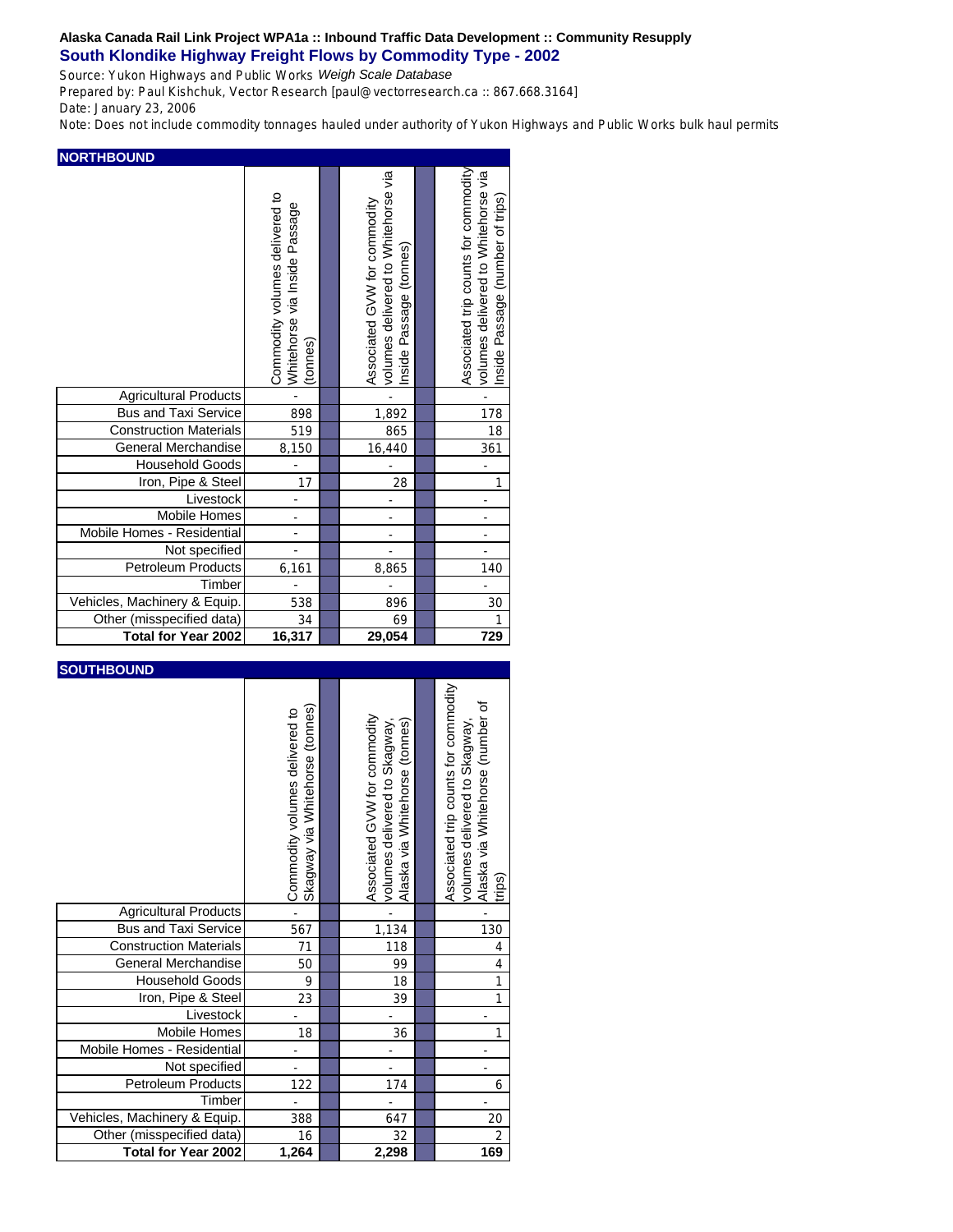Source: Yukon Highways and Public Works *Weigh Scale Database*

Prepared by: Paul Kishchuk, Vector Research [paul@vectorresearch.ca :: 867.668.3164] Date: January 23, 2006

Note: Does not include commodity tonnages hauled under authority of Yukon Highways and Public Works bulk haul permits

|                               | Commodity volumes delivered to<br>via Inside Passage<br>Whitehorse<br>(tonnes) | volumes delivered to Whitehorse via<br>Associated GVW for commodity<br>Passage (tonnes)<br>Inside | Associated trip counts for commodity<br>volumes delivered to Whitehorse via<br>Inside Passage (number of trips) |
|-------------------------------|--------------------------------------------------------------------------------|---------------------------------------------------------------------------------------------------|-----------------------------------------------------------------------------------------------------------------|
| <b>Agricultural Products</b>  |                                                                                |                                                                                                   |                                                                                                                 |
| <b>Bus and Taxi Service</b>   | 111                                                                            | 234                                                                                               | 154                                                                                                             |
| <b>Construction Materials</b> | 406                                                                            | 677                                                                                               | 17                                                                                                              |
| General Merchandise           | 7,341                                                                          | 14,794                                                                                            | 317                                                                                                             |
| <b>Household Goods</b>        |                                                                                |                                                                                                   |                                                                                                                 |
| Iron, Pipe & Steel            | 290                                                                            | 484                                                                                               | 17                                                                                                              |
| Livestock                     | $\overline{a}$                                                                 | $\overline{a}$                                                                                    | ÷,                                                                                                              |
| <b>Mobile Homes</b>           | ÷,                                                                             | ÷,                                                                                                | L,                                                                                                              |
| Mobile Homes - Residential    |                                                                                | ÷,                                                                                                | ÷,                                                                                                              |
| Not specified                 | $\overline{a}$                                                                 |                                                                                                   | L.                                                                                                              |
| <b>Petroleum Products</b>     | 1,048                                                                          | 1,497                                                                                             | 26                                                                                                              |
| Timber                        |                                                                                |                                                                                                   |                                                                                                                 |
| Vehicles, Machinery & Equip.  | 707                                                                            | 1,179                                                                                             | 40                                                                                                              |
| Other (misspecified data)     | 78                                                                             | 157                                                                                               | $\overline{4}$                                                                                                  |
| <b>Total for Year 2001</b>    | 9,981                                                                          | 19,022                                                                                            | 575                                                                                                             |

| <b>SOUTHBOUND</b>             |                                                                      |                                                                                                 |                                                                                                                    |
|-------------------------------|----------------------------------------------------------------------|-------------------------------------------------------------------------------------------------|--------------------------------------------------------------------------------------------------------------------|
|                               | (tonnes)<br>Commodity volumes delivered to<br>Skagway via Whitehorse | Associated GVW for commodity<br>volumes delivered to Skagway,<br>Alaska via Whitehorse (tonnes) | Associated trip counts for commodity<br>Alaska via Whitehorse (number of<br>volumes delivered to Skagway<br>trips) |
| <b>Agricultural Products</b>  | 86                                                                   | 172                                                                                             | $\overline{4}$                                                                                                     |
| <b>Bus and Taxi Service</b>   | 166                                                                  | 332                                                                                             | 207                                                                                                                |
| <b>Construction Materials</b> | 65                                                                   | 108                                                                                             | $\overline{4}$                                                                                                     |
| General Merchandise           | 19                                                                   | 39                                                                                              | 1                                                                                                                  |
| <b>Household Goods</b>        |                                                                      |                                                                                                 |                                                                                                                    |
| Iron, Pipe & Steel            |                                                                      |                                                                                                 |                                                                                                                    |
| Livestock                     |                                                                      |                                                                                                 |                                                                                                                    |
| <b>Mobile Homes</b>           | ÷,                                                                   | ÷,                                                                                              | ÷,                                                                                                                 |
| Mobile Homes - Residential    | ÷                                                                    |                                                                                                 | ÷,                                                                                                                 |
| Not specified                 |                                                                      |                                                                                                 | $\frac{1}{2}$                                                                                                      |
| <b>Petroleum Products</b>     | 466                                                                  | 666                                                                                             | 15                                                                                                                 |
| Timber                        |                                                                      |                                                                                                 |                                                                                                                    |
| Vehicles, Machinery & Equip.  | 766                                                                  | 1,277                                                                                           | 41                                                                                                                 |
| Other (misspecified data)     | 61                                                                   | 122                                                                                             | 5                                                                                                                  |
| <b>Total for Year 2001</b>    | 1,629                                                                | 2,715                                                                                           | 277                                                                                                                |